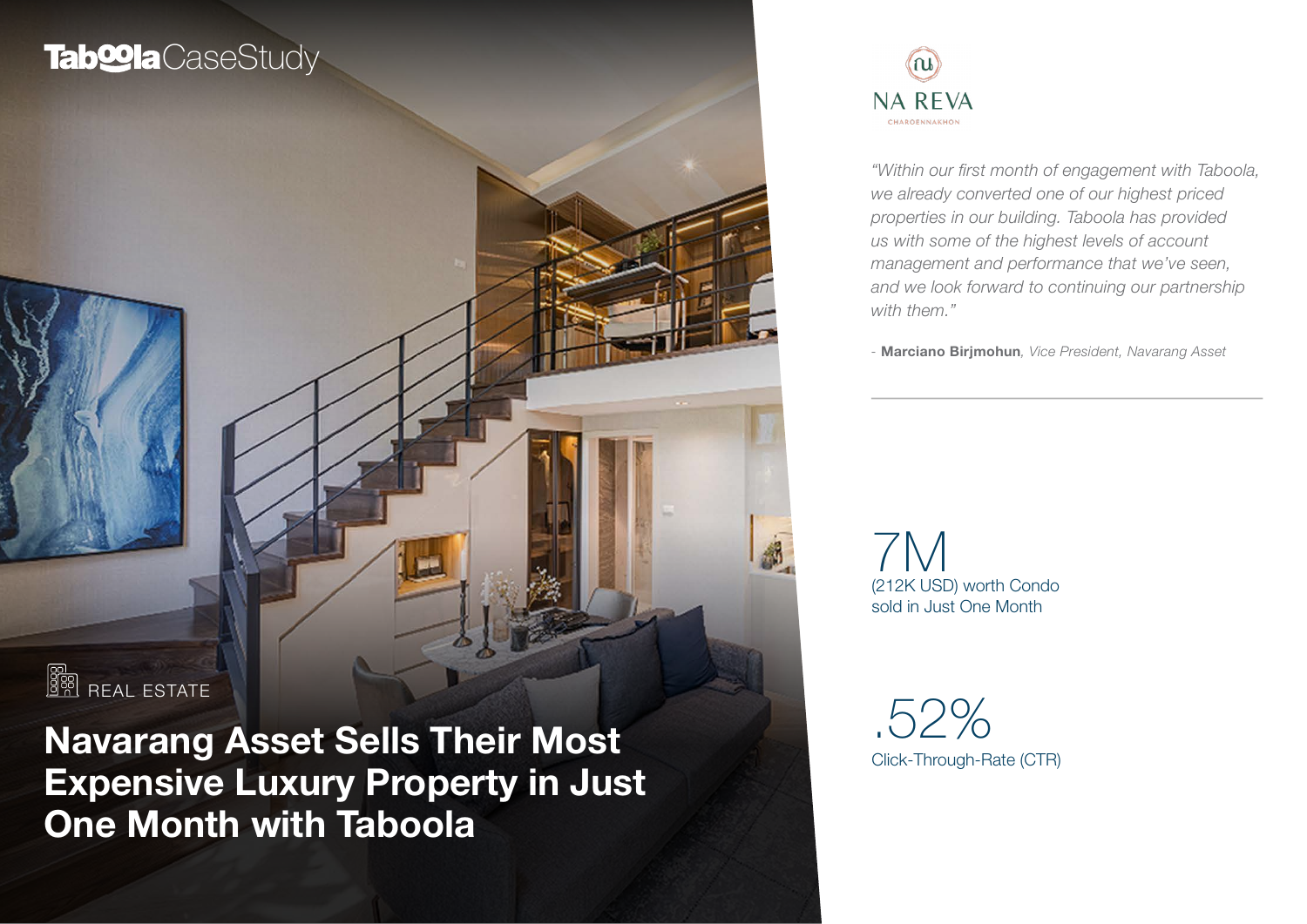## Tab<sup>oo</sup>la CaseStudy











การรักษาชุมกำลังตัวหลักเอาไว้ ย่อมเป็นงานเร่งต่วนอย่างที่ผมเชียนไปวันก่อน สโมสรไล่ ต่อสัญญานักและได้แล้วห้าหกคนก็เหมือนกับได้นักเละไดน่มาเสริมทีม

นี่ถึงเป็นเหมูออย่าตัดเพี่ยวทำในอักเครียล อัตโลในโซโลน์ในซีซี่นนี้ เพราะอันทะหมูลไปกับ ของนะประเบียนที่องขึ้นกว่าเลิน หลังแล้วได้จะ

ส่วน โม ชาลาท์ จะต่อสัญญาฉบับไหน่หรือไม่ อย่างไร พลเองก็ไม่สั่นใจระดับ 100% เช่น  $n$ 







under Anton una Komstellungsschr

ลิงใดย-21 สังเวยช่วยยาดิรายที่2



#### **COMPANY**

Navarang Asset (Navarang) is a boutique real estate developer in both the residential and commercial sectors, with properties in prime locations like the Bangkok Metropolitan area.

#### **CHALLENGE**

Reach a wider audience without compromising on quality traffic and leads, in order to sell new luxury condominiums and increase brand awareness in the region.

#### **SOLUTION**

Use **Taboola** to reach high quality audiences at scale, using both sponsored content and video campaigns.

#### **RESULTS**

With Taboola, Navarang was able to sell their highest priced condo in just one month, with a campaign CTR of .52%.

Navarang Uses Taboola to Reach High Quality Audiences at Scale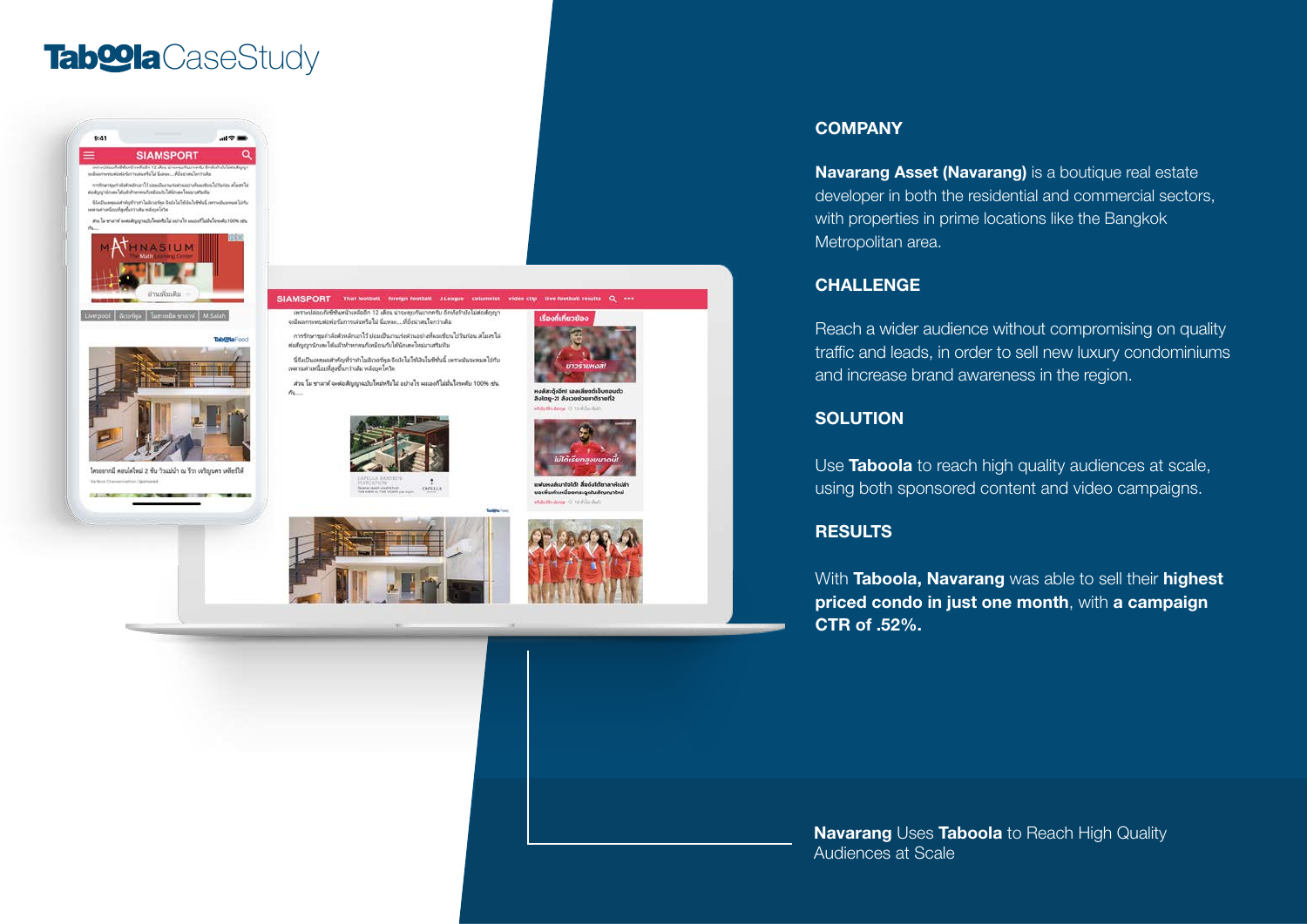# **Tab@la**CaseStudy

### Introduction

Navarang Asset (Navarang) is a boutique real estate developer in both the residential and commercial sectors, with properties in prime locations like the Bangkok Metropolitan area.

Established in 2015, Navarang focuses on three key principles for product development; privacy, luxury, and quality to offer the best product. They're committed to creating a superior residential living experience.

Navarang aims to be one of Thailand's top five mid-cap property developers by delivering excellent products and services to bring a maximum return to stakeholders.